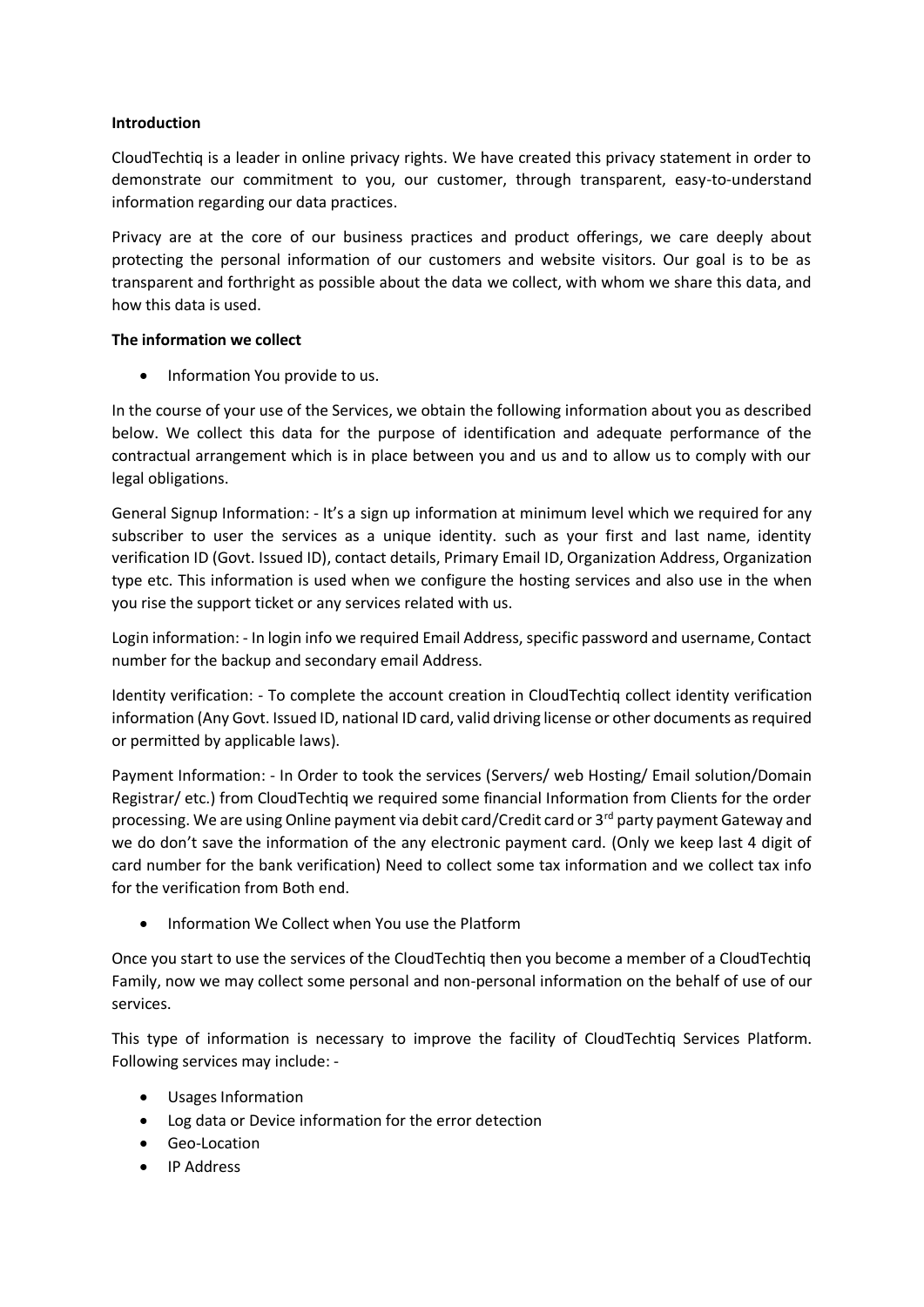- Metadata about your use of our Services and emails we send to you (including clicks and opens)
- Issues you encounter requiring our support or assistance
- Cookies and etc…

All the information which we collect from Client end information on the legal basis of:

Your permission or agreement and contractual arrangements and obligations between CloudTechtiq and the Client.

# **How we use the information we collect**

CloudTechtiq is dedicated to providing you with the best possible customer service. We collect the your personal and non-personal information from your end and some other end, these information is very important for us. We use the information as different aspect such as: -

**To Identify the customer**: - Username /Email Address are unique for each client, so CloudTechtiq Use for the identification of the user.

**To Improvements of our services**: - We use information to understand and analyse the preferences and user behaviour of Client towards our services. This allows us to improve the functionality of the service we provide and develop new services and features.

**To Create the integrity, ability, effectiveness, or genuineness**: - From your Information need to verify and crate the trust between you and CloudTechtiq Executive. We create the trust full environment with the identification of the Information from both end to Prevent Fraud, spam prevention.

**To Communication**: - Create the best communication environment at any point when we required.

# **To Provide the Customer Support/Ticket Support**

**To showing Your Success story**: - Use the info (Company Name and your Name) as showing the success story on our website page to making timeline.

### **Use your info for the accounts related work**

**For Invitation**: - Use your information for sharing the information of new services or any event which is conducted by CloudTechtiq

**To connected with principal Company**: - To Use the info for the resister for any services which is concerned with the Principal company.

**To Connected with you**: - Formal Communication between Client and CloudTechtiq Family.

### **How we share the information we collect**

We will never sell your personal information. We may share it with others in the following ways:

When you make something public: - Information that you choose to include in a publicly available area of the website, such as a comment on our blog posts, will be available to any user who has access to that content.